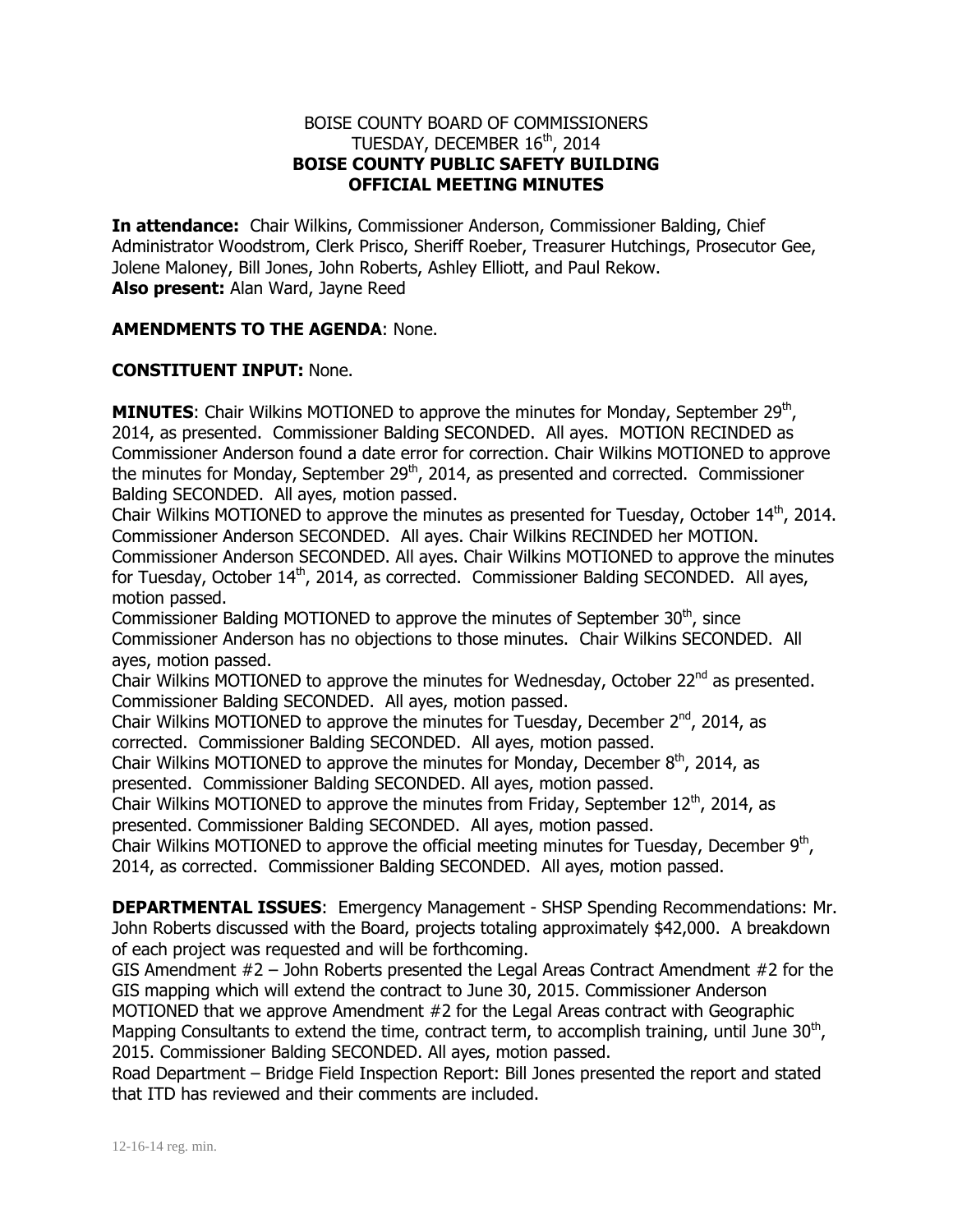Mr. Jones presented a payroll addition form. Chair Wilkins MOTIONED to approve a payroll addition for the Road & Bridge Department, for Michael Alt, the hourly rate of pay as stated, effective 12/19 for a temporary, part-time equipment operator's position in the Idaho City area. Commissioner Balding SECONDED. All ayes, motion passed.

Assessor's Department - a request for tax cancellation was presented by Ashley Elliott, on behalf of Assessor Adamson. Chair Wilkins MOTIONED to deny the tax cancellation, with regards to the homeowner's exemption and the late fees, for Terry and Darcy Beck. Commissioner Balding SECONDED. All ayes, motion passed.

Chair Wilkins MOTIONED to approve the request for tax cancellation in the amount of \$50.88, due to the fact that the Idaho Department of Lands erroneously charged for the parcel, parcel #RP09N04E169101, for David Reay, as presented. Commissioner Balding SECONDED. All ayes, motion passed.

Sheriff's Department - Sheriff Roeber discussed a proposed vehicle purchase with the Board and the matter was tabled to a future date.

Auditor/Treasurer Joint Quarterly Report - Clerk Prisco presented the reports and explained why there was a negative amount in the remittance accounts. The report was tabled for further review.

Resolution – Senior Centers - Chair Wilkins MOTIONED to approve the Boise County Resolution #2015-12, which is a resolution providing funding support for the services of the Boise County Senior Centers, as discussed. Commissioner Anderson SECONDED. All ayes, motion passed.

Commissioner Anderson submitted a payroll change form for Adam Brown, a current employee of the Garden Valley Snow Grooming Department, who has completed his training. Commissioner Anderson MOTIONED to approve the payroll change for Adam Brown, effective date of December  $16<sup>th</sup>$ , 2014, for the Garden Valley groomers, hourly rate of pay of \$14.00, for a seasonal, part-time, temporary employee. Commissioner Balding SECONDED. In favor: Commissioner Anderson – aye; Commissioner Balding – aye; Chair Wilkins – nay; motion passed by majority.

**CONTRACTS/AGREEMENTS/GRANTS**: Paul Rekow, Solid Waste/Noxious Weeds Assistant Superintendent, presented information on the UPCWMA and BBCWMA 2015 applications and 2014 reports. Chair Wilkins MOTIONED to approve the Upper Payette Cooperative Weed Management Areas, 2015 Cost Share Application, in the amount of \$22,050. Commissioner Balding SECONDED. Roll call vote: Chair Wilkins – aye; Commissioner Balding – aye; Commissioner Anderson – aye, motion passed. Chair Wilkins MOTIONED to approve the Boise Basin Cooperative Weed Management Areas application, in the amount of \$4,200. Commissioner Balding SECONDED. Roll call vote: Chair Wilkins – aye; Commissioner Balding – aye; Commissioner Anderson – aye, motion passed.

Intermountain Hospital Agreement - Prosecutor Gee stated he had reviewed the document. Chair Wilkins MOTIONED to approve the Intermountain Hospital and Facility Agreement, based on the fact that legal has reviewed, making the notation that the rate has increased from \$868 to \$900. Commissioner Balding SECONDED. Discussion: November  $1<sup>st</sup>$ , 2014, is the start date.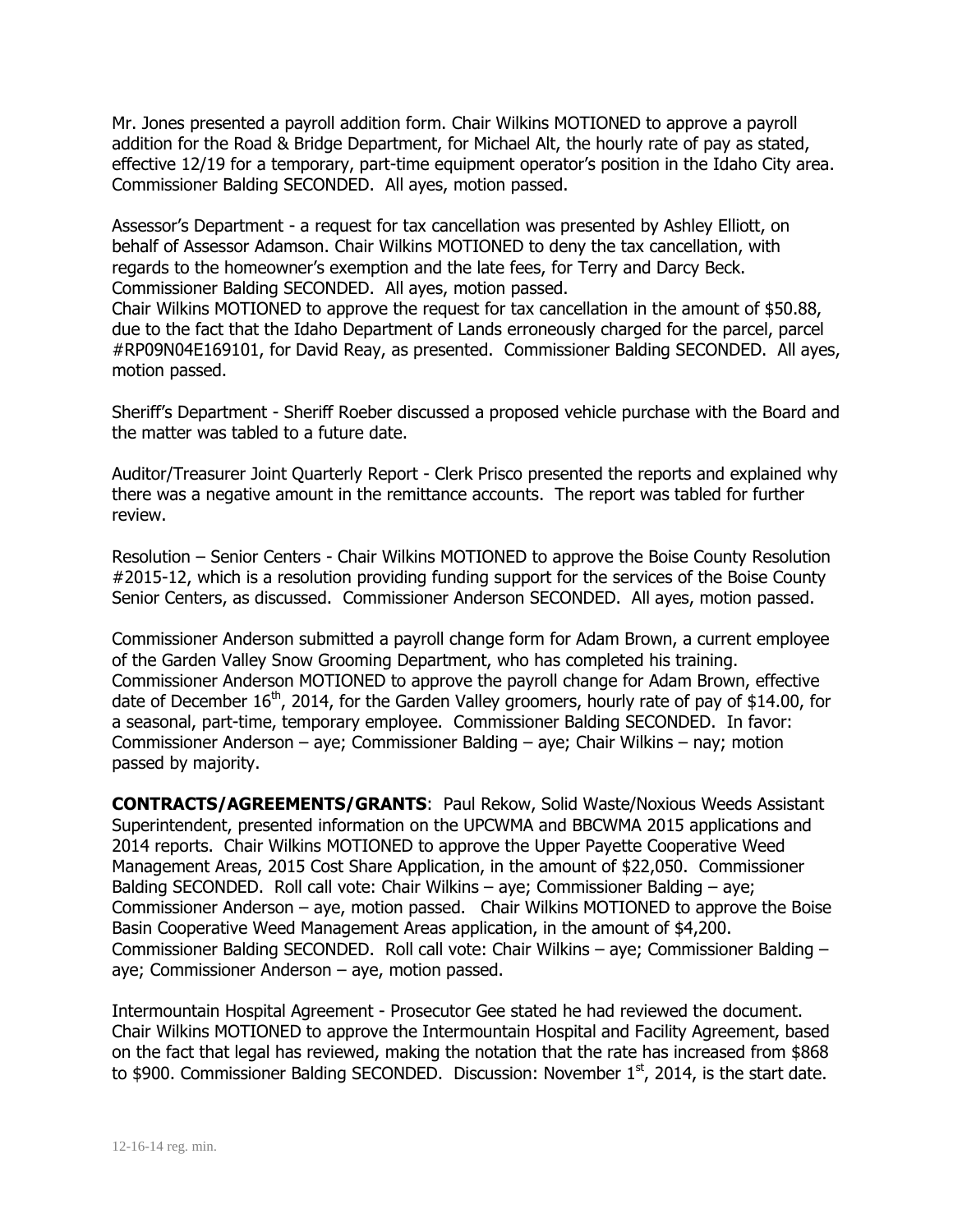Roll call vote: Chair Wilkins – aye; Commissioner Balding – aye; Commissioner Anderson – aye; motion passed.

**DEMAND WARRANTS:** Chair Wilkins MOTIONED to approve the demand warrant to Jamie Anderson, for Commissioners' travel and expense for meetings, in the amount of \$320.55 and medical reimbursement, in the amount of \$885. Commissioner Balding SECONDED. Commissioner Anderson recused herself. Chair Wilkins – aye; Commissioner Balding – aye, motion passed. Chair Wilkins MOTIONED to approve the demand warrants, in the amount of \$500, to the Boise Basin Senior Center, the Garden Valley Senior Center and the Horseshoe Bend Senior Center, in accordance with the resolution passed previously. Commissioner Balding SECONDED. All ayes, motion passed. Chair Wilkins MOTIONED to approve the demand warrant to Keller & Associates, in the amount \$6,285.00, pending clarification that the account number is for the Transportation Plan, per the resolution. Commissioner Anderson SECONDED. All ayes, motion passed. Chair Wilkins MOTIONED to approve the demand warrant to Les Schwab, in the amount of \$979.09, for vehicle maintenance, repairs and late fees. Commissioner Anderson SECONDED. Discussion: that departments need to be reminded that late fee charges are unacceptable. All ayes, motion passed. Commissioner Anderson MOTIONED to approve the demand warrant to Chair Wilkins, in the amount of \$506.06, reimbursement for training mileage and expenses. Commissioner Balding SECONDED. Chair Wilkins - abstained; Commissioner Balding – aye; Commissioner Anderson – aye, motion carried by majority.

**INDIGENT:** The Board requested that Alan Ward be allowed to sit in on the executive session. Chair Wilkins MOTIONED to go into executive session per I.C.  $67-2345$  (1)(d) to discuss case #11-01-C and case #14-12-A. Commissioner Balding SECONDED. Roll call vote: Chair Wilkins – aye; Commissioner Balding – aye; Commissioner Anderson - aye, motion passed. Coming out of executive session per Idaho Code 67-2345(1)(d), case #11-01-C: Chair Wilkins MOTIONED to allow Indigent Clerk, Ms. Loya, to negotiate with the bank and CAT, on behalf of the Board, and that the Board allow her (Chair Wilkins) signature on any documents that need to take place, to facilitate the bank moving of the refinancing. Commissioner Balding SECONDED. Roll call vote: Chair Wilkins – aye; Commissioner Balding – aye; Commissioner Anderson - aye, motion passed. Regarding case #14-12-A, there was no decision made as we did not receive the medical review that was necessary to finish processing the paperwork. The case is tabled for a later date.

**PA ISSUES:** Procurement Card/Prepaid Card: Prosecutor Gee updated the Board and stated that Clerk Prisco had responded and met with Mr. Rosenthal and would follow through and provide some type of credit or prepaid card for the Prosecutor's office transactions. Prosecutor Gee provided a handout (email) on the Garden Valley Recreation issue. The public hearing will be held on January  $6<sup>th</sup>$ , 2015 at 2 p.m.

The Board discussed the EMS Joint Powers Agreement status with Prosecutor Gee. Chair Wilkins MOTIONED to go into executive session per Idaho Code 67-2345(1)(f), under pending litigation, and Idaho Code 67-2345(1)(b), under personnel. Commissioner Balding SECONDED. Roll call vote: Chair Wilkins – aye; Commissioner Balding – aye; Commissioner Anderson – aye; motion passed. Coming out of executive session per Idaho Code 67-2345(1)(f), under pending litigation, Chair Wilkins stated that the Board received an update from Prosecutor Gee and Prosecutor Maloney on the Dauber case and under 67-2345(1)(b), under personnel, the Board received an update on possible pending litigation on personnel issues.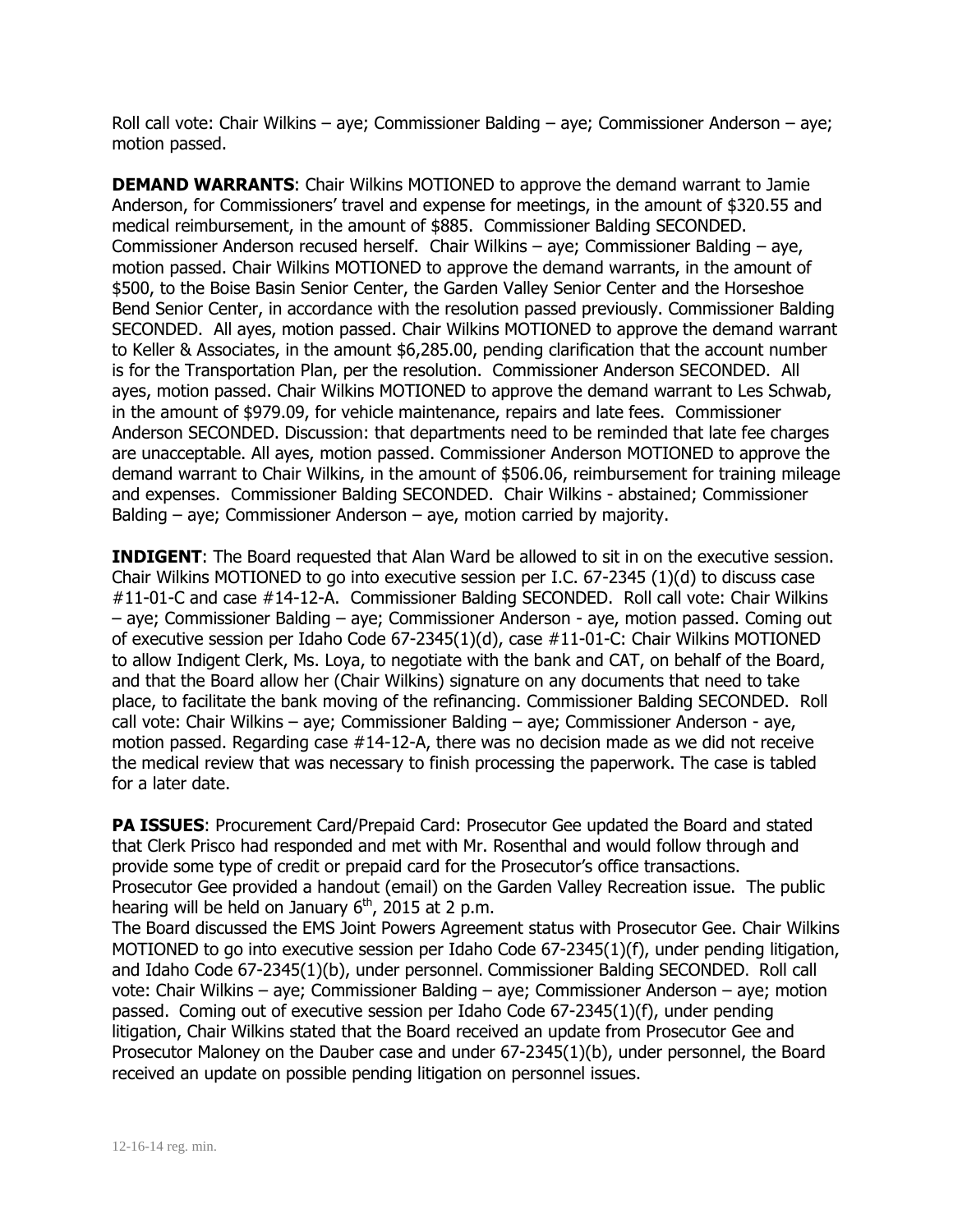**INTERNAL CONTROL POLICY REVIEW**: The Board reviewed the policy and discussed several portions of the policy. Since the Board has not heard from ICRMP, Commissioner Balding will contact them for their input.

## **MISCELLANEOUS & CORRESPONDENCE**:

- Boise Foothills MOU discussion (Commissioner Anderson) Prosecutor Gee stated that he would need to review the updated draft document.
- Commissioner Discussion/Committee Reports: Commissioner Anderson attended a meeting with Transportation and the Forest Service, regarding right of way documents to make the transfer (Banks/Lowman Highway).

Commissioner Balding was not able to attend the EBCAD meeting due to illness. Commissioner Balding attended her last meeting with the Central District Health Department Board. Commissioner Balding MOTIONED that Commissioner Wilkins replace her on the Region IV, Central District Health Department, to complete her term until 2017 and send an email to the CDHD Director about that. Commissioner Anderson SECONDED. Chair Wilkins recused herself; Commissioner Balding aye; Commissioner Anderson – aye, motion passed. Chair Wilkins attended the Regional Behavioral Health Board meeting/workshop.

- Chair Wilkins MOTIONED that we acknowledge the receipt of the Treasurer/Auditors Joint Quarterly Report, pointing out that the Board is in very much disagreement with the negative balances and do not condone the management practices in the negative balances and that we are not certifying that we agree with the Treasurer/Auditor Joint Quarterly Report, that we are simply signing that we have received and we are acknowledging receipt of the report. Friendly amendment: Commissioner Balding added that this is very late. Friendly amendment: Commissioner Anderson added that she strongly agrees that we disagree with the negative balances and that she strongly disagrees with the accounting practice of backdating entries to create the negative balances. Commissioner Balding SECONDED. Roll call vote: Chair Wilkins – aye; Commissioner Balding – aye; Commissioner Anderson – aye; motion passed.
- Future Agenda Topics Review: The Board discussed a number of future agenda topics.

**PLANNING & ZONING:** Subdivision Fee Refund – Planning & Zoning Administrator, Rora Canody, presented information on the matter to the Board. Chair Wilkins MOTIONED to approve the reimbursement, the cancellation, of the minor subdivision plat of Roger and Lynn Gramko, at 196 Porter Creek Road, for Adams Subdivision, and authorize demand warrant reimbursement for the minor subdivision fees to Ilene Johnson, on behalf of Roger & Lynn Gramko, in the amount of \$4,520.00. MOTION AMENDED to include: that per the request of Gramkos, they have agreed in a verbal conversation with the Planning & Zoning Administrator, Ms. Canody, that the refund would be paid to Ilene Johnson on their behalf and noted such on the demand warrant. Commissioner Balding SECONDED. All ayes, motion passed.

**EBCAD UPDATE:** Chair Wilkins MOTIONED to recess the regular Boise County Board of County Commissioners and reconvene as the governing board for the East Boise County Ambulance District. Commissioner Balding SECONDED. Roll call vote: Chair Wilkins – aye; Commissioner Balding – aye; Commissioner Anderson - aye, motion passed. Jerry Newland, EBCAD Director of Operations, provided an update to the Board on EBCAD operations.